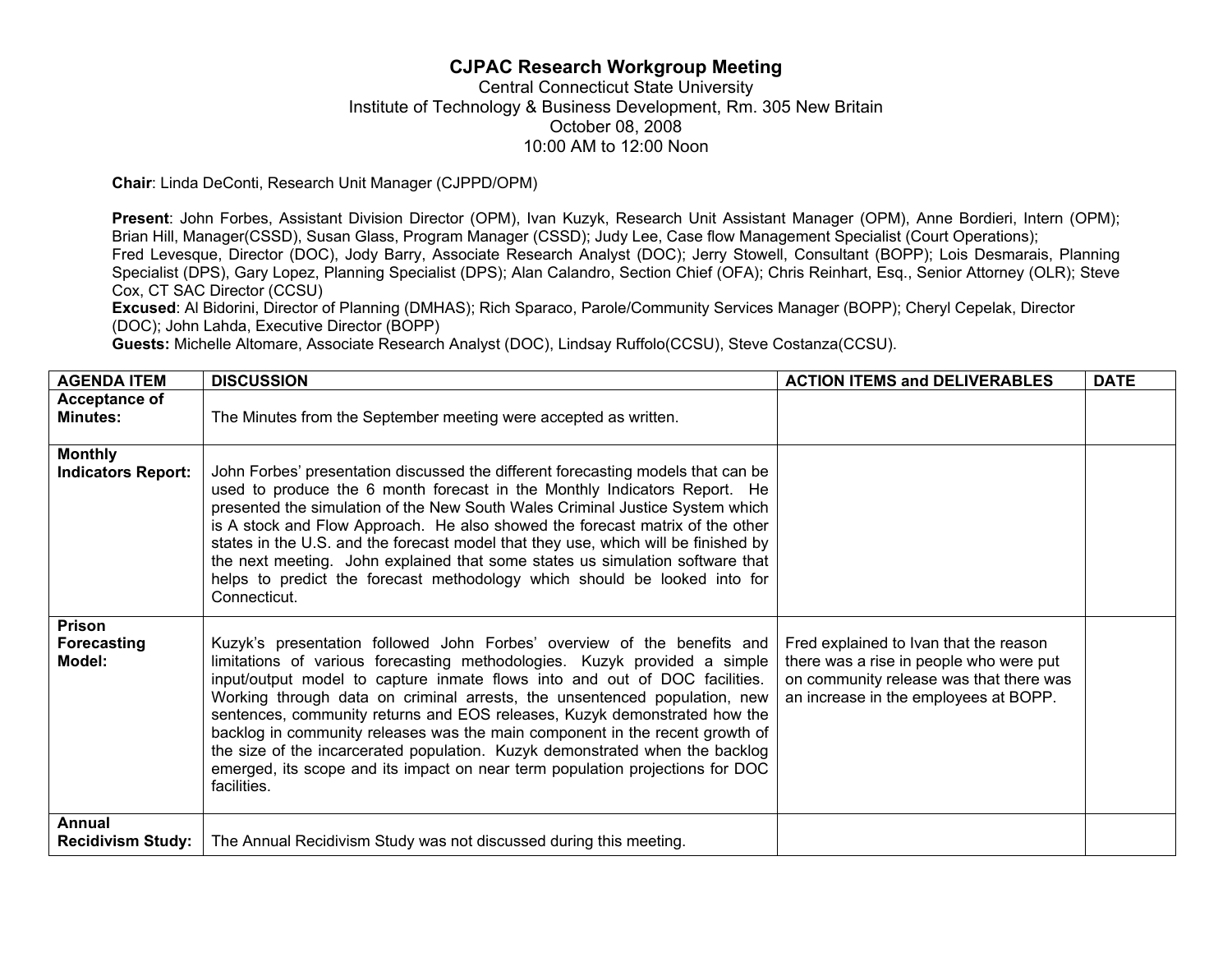| <b>AGENDA ITEM</b>     | <b>DISCUSSION</b>                                                                                                                                                                                                                                                                                                                                                                                                                                                                                                                                               | <b>ACTION ITEMS AND DELIVERABLES</b> | <b>DATE</b> |
|------------------------|-----------------------------------------------------------------------------------------------------------------------------------------------------------------------------------------------------------------------------------------------------------------------------------------------------------------------------------------------------------------------------------------------------------------------------------------------------------------------------------------------------------------------------------------------------------------|--------------------------------------|-------------|
| <b>Agency Updates:</b> | <b>BOPP:</b><br>September's entire docket was comprised of backlog cases (backlog being<br>defined as any offender who is past his/her statutory eligibility date or past the<br>time frame where we normally would have heard the case).<br>All cases that normally would have been scheduled for this month have been<br>added to December's parole hearing schedule, thus creating an<br>increase in that months hearing dockets. Three main areas of concern<br>still are pending part time Board member appointments (3 positions), staffing,<br>and time. |                                      |             |
|                        | In September, there were 29 hearing dates with an average of 9 cases per<br>hearing. There were also 17 hearing dates held for parole revocation and parole<br>rescissions. There were 286 parole grants and 50 denials. The 286 figure<br>includes 22 cases that were revoked and re-paroled and 5 cases that were<br>rescinded and re-paroled.                                                                                                                                                                                                                |                                      |             |
|                        | There were 81 cases reviewed for transfer parole (23 approved, 49 denied, 9<br>continued)                                                                                                                                                                                                                                                                                                                                                                                                                                                                       |                                      |             |
|                        | Grant money awarded from OPM is currently being utilized to fund 5 - 120s and<br>4 clerical staff to address 100 backlog cases each. They have completed training<br>and have begun to present cases for hearings.                                                                                                                                                                                                                                                                                                                                              |                                      |             |
|                        | <b>CSSD:</b><br>1. CSSD is working with DMHAS and researchers from Duke and UCONN on a<br>study of the costs of persons with mental illness in the CJ system. The project is<br>in the data collection phase.                                                                                                                                                                                                                                                                                                                                                   |                                      |             |
|                        | 2. CSSD is conducting program studies of the Alternative Incarceration Centers,<br>selected Residential Programs and the Juvenile Risk Reduction Centers;<br>summaries of the studies will be finalized in early January.                                                                                                                                                                                                                                                                                                                                       |                                      |             |
|                        | 3. Research staff continues to work with Steve Cox from CCSU on a probation<br>recidivism study; staff are also receiving technical assistance in the form of<br>group and individual training on research methods and statistics.                                                                                                                                                                                                                                                                                                                              |                                      |             |